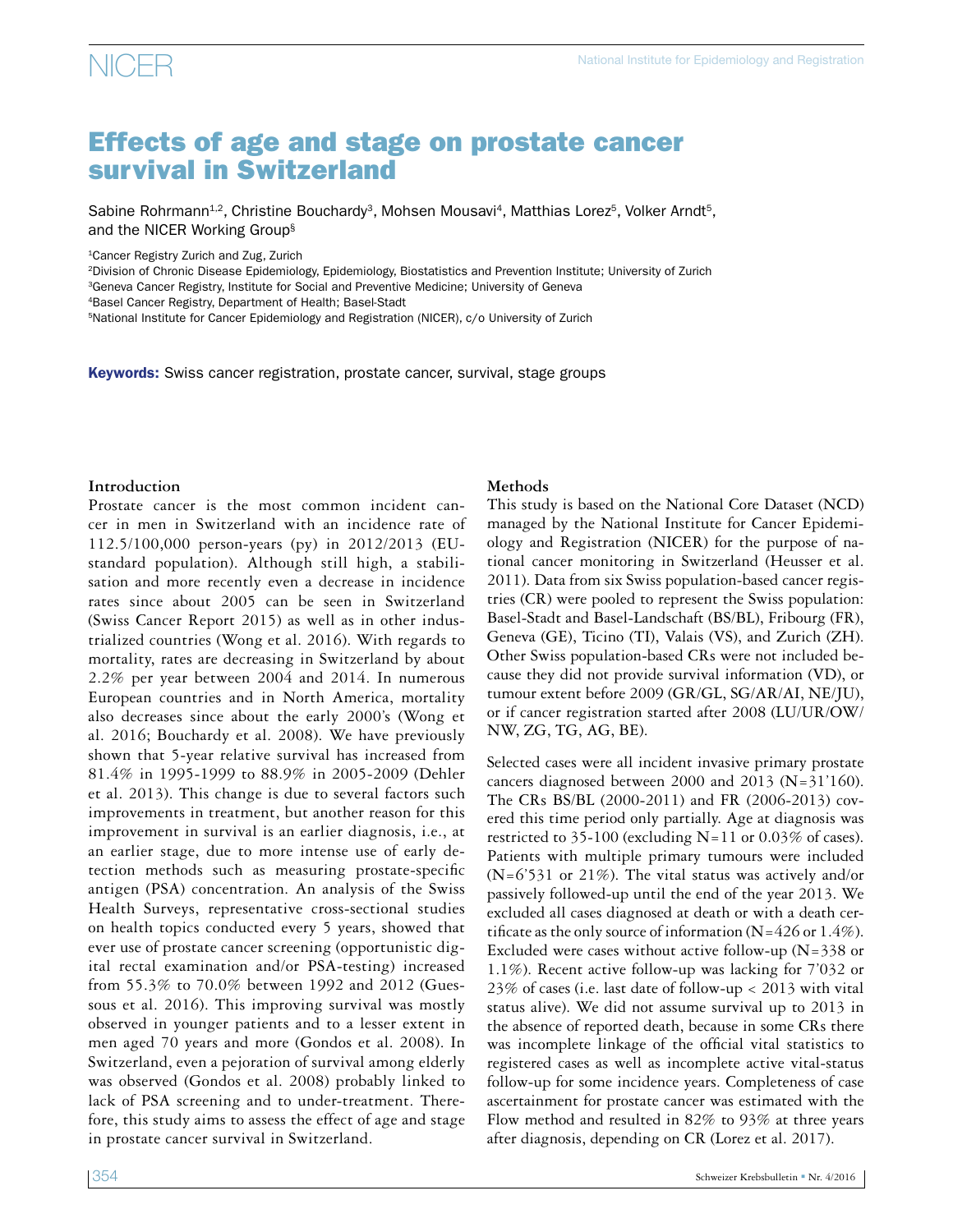## NICER

The stage of prostate cancer was derived from UICC Tumour, Node, Metastasis categories, based on pathological, and when absent, on clinical information (Sobin et al. 2009). When no information was available on distant metastasis, we assumed that none existed, i.e. M0 (Wittekind et al. 2012). Stage groups were formed according to the SEER classification as local (T1/2 N0 M0), regional (T3/4 N0 M0 or any  $T N+ M0$ , distant (any  $T$  any  $N M1$ ), and unknown (Young et al. 2001). In addition, the UICC stage grouping was used: Stage I (T1/T2a N0 M0), II (T2b/T2c N0 M0), III (T3 N0 M0), IV (T4 N0 M0 or any T N1 M0 or any T any N M1), and unknown (Sobin et al. 2009).

Incidence rates are expressed as events per 100,000 person years (py) of mid-year risk population. Rates were ageadjusted with the direct method using the European standard population (Doll and Cook 1976).

For survival analysis, the period approach was used, based on 26'240 patients who had a follow-up event between 2008 and 2013 (Brenner and Gefeller 1996). The relative survival (RS) was derived for consecutive time intervals of increasing length after diagnosis during which the mortality hazard ratios were assumed to remain constant (Dickman and Coviello 2015). RS was calculated as the ratio of the observed survival of cancer cases and the expected survival of persons in the general population after matching for age, sex, calendar year of death, and canton

(Ederer et al. 1961). Expected cancer survival was estimated using the Ederer II method applied to all-cause mortality tables specific for canton (Ederer et al. 1959). All-cause death probabilities, transformed from age-, sex-, canton-, and calendar year-specific death rates, were interpolated and smoothed using the Elandt-Johnson formula (Elandt-Johnson and Johnson 1981). RS ratios were estimated using the «strs» command (version 1.4.2) written for the Stata Statistical Software (Dickman and Coviello 2015). RS estimates were age-standardised using the International Cancer Survival Standards (ICSS) weights for prostate cancer (Corazziari et al. 2004). Confidence intervals at 95% (95% CI) were estimated by applying the delta method to a transformation of the cumulative hazard. For age-standardised RS, 95% CI were estimated as described (Corazziari et al. 2004).

#### **Results**

Our study included 31,148 prostate cancer cases from six Swiss cancer registries. Zurich as the largest registry contributed almost half of the cases (Table 1). DCO rates in all registries are well below 5% and the proportion of

#### **Registries combined Cancer registry FR\* TI VS GE ZH BA\*\*** Number of cases 1982 1148 1690 3022 3418 4204 14256 4558 DCO (%)  $1.4$   $0.4$   $1.4$   $0.8$   $0.8$   $2.0$   $1.7$ #  $\text{MV} \left( \% \right)$  94.1 98.3 98.4 91.1 92.3 94.0 93.3 98.4 Age, years (%) 35-49 1.0 1.0 1.1 0.7 1.0 1.6 1.0 0.9 50-59 12.8 12.8 14.0 11.0 12.7 15.0 12.8 11.6 60-69 38.1 39.6 35.9 39.3 37.8 38.2 38.5 70-79 32.2 33.0 35.6 31.2 29.4 31.5 34.8 80-99 15.9 12.3 16.8 15.9 16.1 16.5 14.2 Age, years (median)  $\begin{array}{|l|c|c|c|c|c|c|c|c|} \hline \text{Age, years (median)} & \text{Age, years (median)} \hline \end{array}$ Tumour stage, SEER (%) Local 61.2 61.3 50.5 66.0 55.4 63.9 61.3 Regional 17.4 20.4 21.2 20.7 24.1 14.0 16.1 Distant 1.1.3 | 11.3 | 1.3 | 1.8 | 9.9 | 5.1 | 4.1 Unknown 14.9 13.7 17.0 5.5 10.6 17.0 18.5 Tumour stage, UICC (%) I 38.4 35.1 24.8 37.5 27.7 42.6 46.4 II 22.7 22.7 26.2 25.6 28.5 27.7 21.3 15.0 III 13.1 13.1 16.2 15.8 15.8 19.2 10.2 11.7 IV  $10.8$   $8.9$   $16.7$   $12.7$   $14.7$   $8.9$   $8.4$ Unknown 14.9 13.7 17.0 5.5 10.6 17.0 18.5

\* 2006-2013; \*\* 2000-2011; # 2002-2007 DCO: Death certificate only MV: Microscopically verified diagnosis

Tab. 1. Comparison of cancer registries: distribution of prostate cancer cases diagnosed 2000-2013 by age at diagnosis and tumour stage group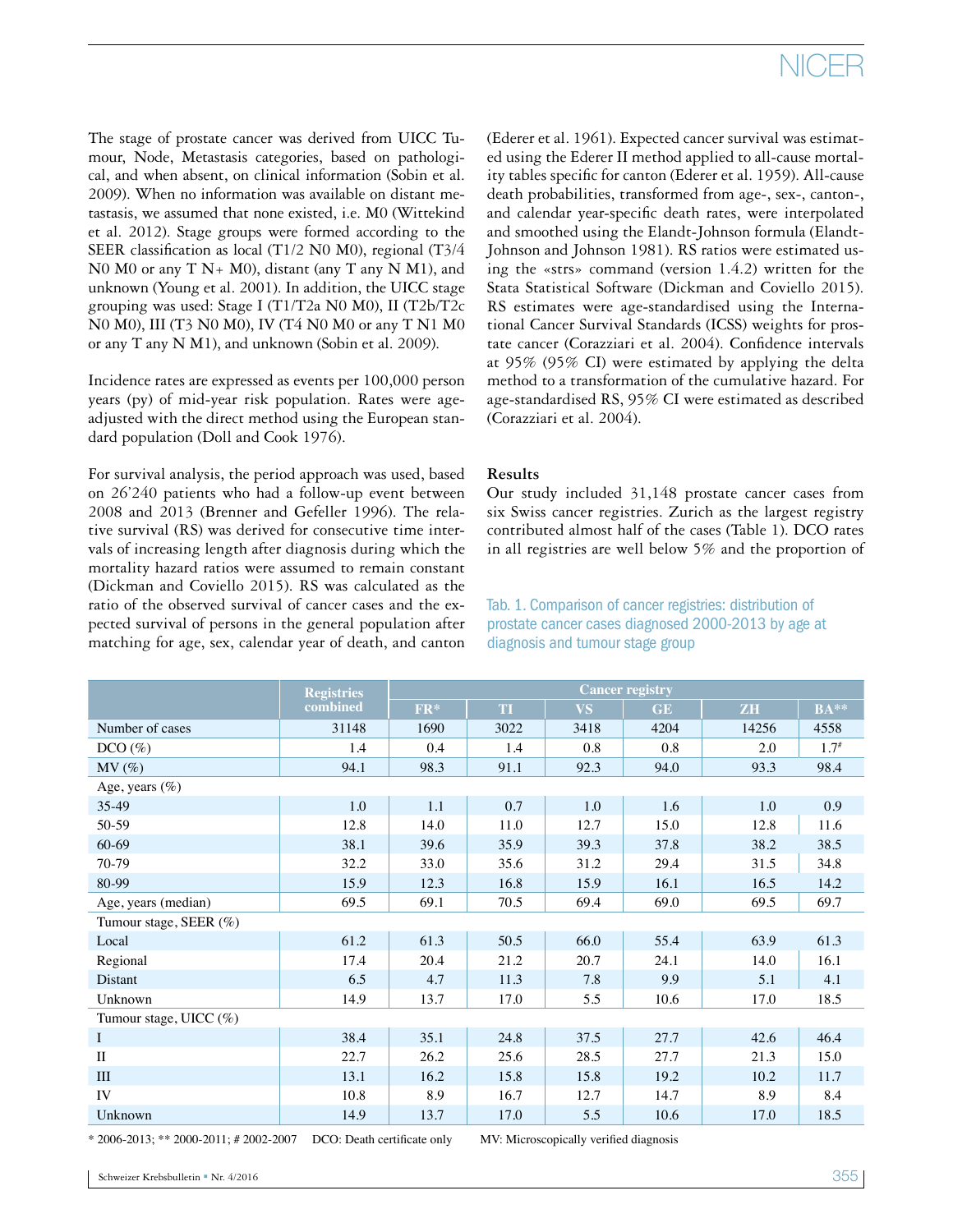## NICER

microscopically confirmed cases exceeds 90%. Mean age at diagnosis was 69.5 years, which was very similar in all registries. About 70% of the cases were diagnosed between 60 and 79 years of age. Most cases (38.4%) were diagnosed at stage I. This proportion ranged between 24.8% in Ticino and 46.4% in Basel. The opposite is true for stage IV cases, i.e. their proportion was highest in Ticino (16.7%) and lowest in Basel (8.4%). Overall, tumour stage was unknown for 14.9% of cases, ranging from 5.5% in Valais to 18.5% in Basel.

Stage distribution differed by age (Table 2) with the highest proportion of cases with localised disease in men younger than 60 years old; regional disease was observed for 10-20% of patients with the lowest percentage in men ≥ 80 years old. Distant disease was diagnosed in only 3-6% of men who were younger than 80 years and in 17% of men  $\geq$  80 years old. The percentage of unstaged tumours increased with age representing 7%, 18%, and 35% of tumours in men aged < 70, 70-79, and  $\geq 80$  years, respectively.

Over time, we observed an increase in the age-standardised incidence rates of localised tumours (2000/2001: 63.5/100,000 py to 2012/2013: 77.2/100,000 py), whereas the rates of regional (2000/2001: 24.6/100,000 py; 2012/2013: 21.8/100,000 py) and distant tumours (8.8/100,000 in both incidence periods) remained approximately constant (Tab. 3). We also observed a strong decrease in the percentage of unstaged cancer (28.9/100,000 py to 4.6/100,000 py). Overall, incidence of prostate cancer (all stages combined) reached its peak in 2002/2003 (137,2/100,000 py) and then steadily declined during the subsequent decade (112,5/100,000 py in 2012/2013).

At 1 and 5 years, survival was similar for localised and regional disease in all age groups except elderly. In men aged  $\geq 80$  years, regional disease had statistically significantly worse survival than localised disease.

At 10 years, the relative survival decreased with advancing stage: 11.0% for distant, 75.4% for regional and 87.1% for localised disease (Fig. 1; Table 4). This observation is true for any age group (Fig. 2; Table 4). Similar patterns are seen when cancers are shown by UICC stages I-IV (Fig. 3 and 4).

We observed a strong effect of age on relative prostate cancer survival. For example, the prognosis of localised disease at 10 year was around 90% for men younger than 80 years and only about 50% for men aged  $\geq 80$  years. This was also true for regional disease. Also, the decrease of survival over time was more pronounced among elderly.

#### **Discussion**

Our analyses support the observation of other studies that men with prostate cancer diagnosed at an early stage have high survival rates. Only men diagnosed with distant disease have markedly decreased relative survival.

Only few studies so far examined survival of prostate cancer patients by stage. In a comparative study using US Surveillance Epidemiology and End Results (SEER) data and data of the German Cancer Registries (GEKID), 5-year relative survival of men with localised disease was 102.3% in Germany and 103.5% in the US; respective numbers for regional disease were 96.5% and 97.5% and for distant disease 27.5% and 30.1% (Winter et al. 2016). In our set of patients, 5-year relative survival for localised (96.1%) and regional disease (88.9%) was lower than in the German and US datasets, but numbers for distant disease were similar (30.4% in our analysis). The reason is partly methodological because Swiss survival statistics is based on active follow-up information without applying the often used assumption of continued survival up to the latest analysis date in the absence of reported death (see Methods). The proportion of such cases, where active follow-up information has not been updated to the latest analysis date, was higher in localised (28%) or regional (20%), as compared with distant disease (3%).

Using data of the cancer registry in the Rostock area (Germany), Leuchter et al. (2015) observed 5-year relative survival rates for UICC stages I-III of about 100%, which is slightly higher than in our analysis with 5-year

| Age, years $(\%)$ |       |                 |                |                |           |
|-------------------|-------|-----------------|----------------|----------------|-----------|
|                   | Local | <b>Regional</b> | <b>Distant</b> | <b>Unknown</b> | Total (N) |
| 35-49             | 72.0  | 17.1            | 5.3            | 5.6            | 321       |
| 50-59             | 71.5  | 18.6            | 3.3            | 6.6            | 3988      |
| $60-69$           | 68.9  | 20.5            | 3.2            | 7.4            | 11882     |
| 70-79             | 59.4  | 16.5            | 6.6            | 17.5           | 10020     |
| 80-99             | 37.0  | 11.1            | 16.7           | 35.3           | 4937      |

Tab. 2. Distribution of prostate cancer cases by age at diagnosis and tumour stage group (SEER)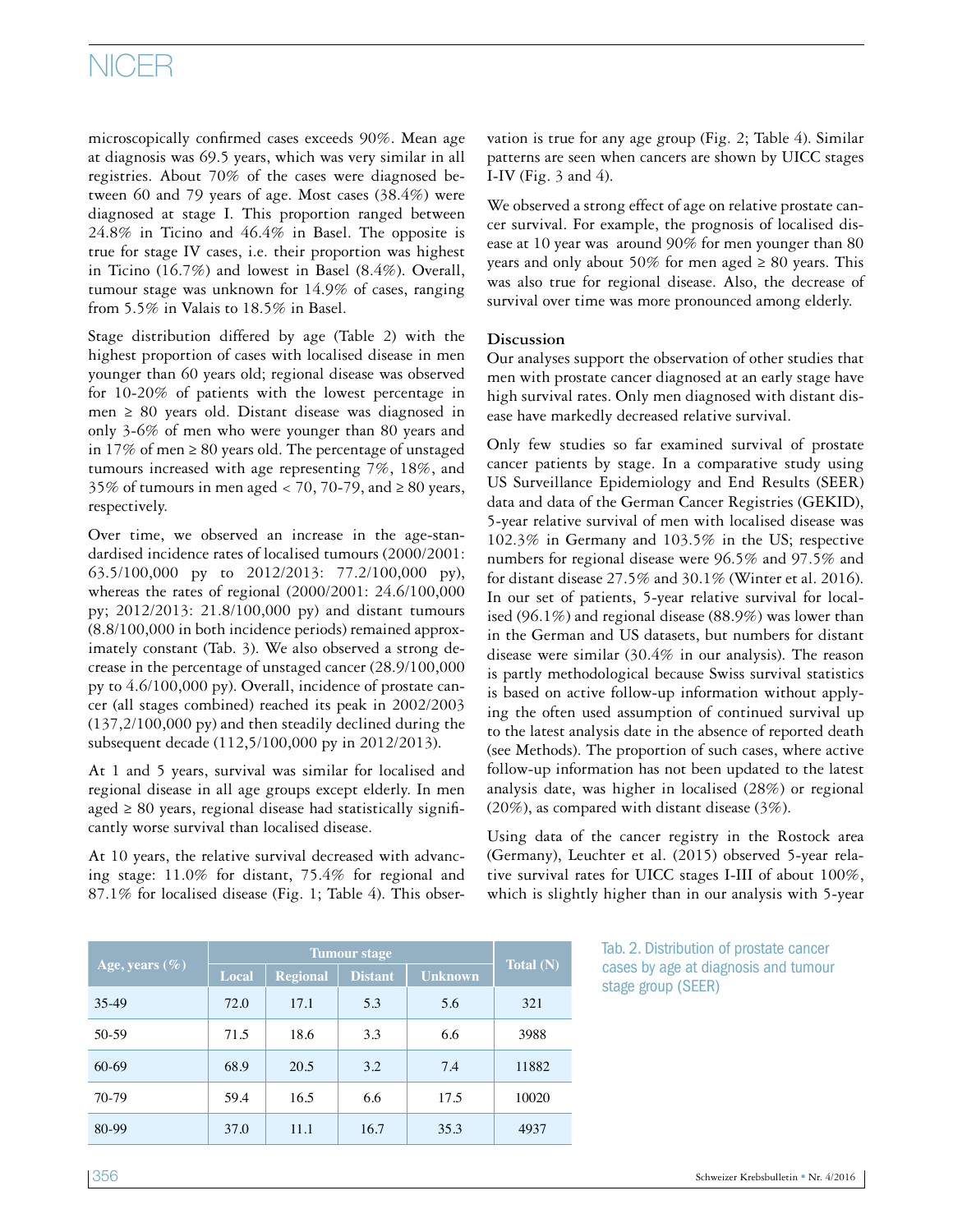

| <b>Tumour stage</b> | Diagnosis interval |           |           |           |           |           |           |  |  |  |  |  |
|---------------------|--------------------|-----------|-----------|-----------|-----------|-----------|-----------|--|--|--|--|--|
|                     | 2000-2001          | 2002-2003 | 2004-2005 | 2006-2007 | 2008-2009 | 2010-2011 | 2012-2013 |  |  |  |  |  |
| Local               | 63.5               | 69.3      | 82.1      | 85.6      | 87.4      | 89.7      | 77.2      |  |  |  |  |  |
| Regional            | 24.6               | 21.1      | 21.8      | 23.0      | 23.9      | 23.8      | 21.8      |  |  |  |  |  |
| Distant             | 8.8                | 8.1       | 8.9       | 7.9       | 7.3       | 8.5       | 8.8       |  |  |  |  |  |
| Unknown             | 28.9               | 38.7      | 21.4      | 14.5      | 12.7      | 6.0       | 4.6       |  |  |  |  |  |
| All stages          | 125.7              | 137.2     | 134.1     | 131.0     | 131.3     | 127.9     | 112.5     |  |  |  |  |  |

Age-adjusted incidence rates

(cases per 100'000 person-years; EU-standard population)

Tab. 3. Prostate cancer incidence trends by tumour stage group (SEER)

relative survival rates of about 95%. For stage IV tumours, Leuchter et al. observed 5-year relative survival rates of less than 60%. In our own dataset, age-adjusted 5-year relative survival for stage IV tumours is very similar (54.1%); rates for stage I, II, and III tumours are slightly lower than those observed in the Rostock area (95.2%, 95.8%, and 92.9%, respectively). 5-year relative survival in an analysis of Cancer Research UK using data of the Former Anglia Cancer Network, 2002-2006, were 112% for stage I, 99.4% for stage II, 93.3% for stage III, and 30.4% for stage IV cases (Cancer Research UK 2016).

These results show that relative survival of prostate cancer patients is high when diagnosed at an early stage. Some countries even observed relative survival above 100%, which means that survival is better compared with the general population. This is likely an effect of selection bias such that men who use PSA screening, but also other types of early cancer detection, are generally healthier and are more health conscious than the general population (Mathers et al 2011; Zeliadt et al. 2007). An analysis of the Geneva Cancer Registry showed that cancers of men of lower socioeconomic status were less often detected

|                  | Survi-           |              |      |       | Tumour stage |          |       |       |                |       |      |                |      |      |      |       |
|------------------|------------------|--------------|------|-------|--------------|----------|-------|-------|----------------|-------|------|----------------|------|------|------|-------|
| Age,<br>years    | val              | All patients |      | Local |              | Regional |       |       | <b>Distant</b> |       |      | <b>Missing</b> |      |      |      |       |
|                  | period,<br>years | Rel          | Lo   | Hi    | Rel          | Lo       | Hi    | Rel   | Lo             | Hi    | Rel  | Lo             | Hi   | Rel  | Lo   | Hi    |
| 50-59            | $\mathbf{1}$     | 99.6         | 99.0 | 100.0 | 100.2        | 99.7     | 100.4 | 99.5  | 97.6           | 100.2 | 88.6 | 77.1           | 94.6 | 98.5 | 87.2 | 100.2 |
|                  | 5                | 94.7         | 93.3 | 96.0  | 97.8         | 96.4     | 99.0  | 94.8  | 90.9           | 97.5  | 29.2 | 17.8           | 41.7 | 93.8 | 83.6 | 98.8  |
|                  | 10               | 87.2         | 84.5 | 89.7  | 94.7         | 91.8     | 97.1  | 75.9  | 68.6           | 82.2  | 11.7 | 4.0            | 24.1 | 84.2 | 71.7 | 92.8  |
| 60-69            | 1                | 99.7         | 99.4 | 100.0 | 100.2        | 99.8     | 100.5 | 99.9  | 99.1           | 100.4 | 90.2 | 84.1           | 94.2 | 97.5 | 94.2 | 99.3  |
|                  | 5                | 96.4         | 95.5 | 97.3  | 99.6         | 98.7     | 100.5 | 97.1  | 95.0           | 98.8  | 29.7 | 22.3           | 37.6 | 88.5 | 83.1 | 92.8  |
|                  | 10               | 89.7         | 87.8 | 91.5  | 94.6         | 92.4     | 96.7  | 88.8  | 84.7           | 92.6  | 14.9 | 8.7            | 22.8 | 77.2 | 70.0 | 83.7  |
| 70-79            | $\mathbf{1}$     | 98.6         | 98.0 | 99.2  | 100.2        | 99.6     | 100.8 | 100.6 | 99.3           | 101.4 | 81.7 | 76.3           | 86.1 | 96.2 | 93.2 | 98.3  |
|                  | 5                | 89.6         | 88.0 | 91.1  | 97.8         | 96.0     | 99.5  | 90.2  | 86.1           | 93.8  | 33.6 | 27.2           | 40.2 | 76.6 | 71.6 | 81.3  |
|                  | 10               | 76.1         | 73.2 | 79.0  | 90.5         | 86.5     | 94.4  | 76.6  | 69.8           | 83.2  | 10.3 | 5.7            | 16.7 | 54.5 | 48.5 | 60.6  |
| 80-99            | 1                | 88.1         | 86.0 | 90.0  | 99.8         | 97.5     | 101.8 | 91.2  | 85.0           | 96.0  | 65.1 | 59.4           | 70.3 | 84.1 | 79.5 | 88.2  |
|                  | 5                | 62.0         | 58.2 | 65.8  | 85.3         | 78.8     | 91.6  | 66.0  | 54.5           | 77.4  | 21.1 | 15.4           | 27.7 | 54.8 | 48.2 | 61.5  |
|                  | 10               | 35.6         | 29.4 | 42.6  | 51.2         | 38.7     | 65.5  | 41.6  | 24.7           | 63.6  | 2.7  | 0.4            | 10.5 | 33.0 | 23.9 | 44.0  |
| Age-<br>adjusted | $\mathbf{1}$     | 97.5         | 97.1 | 97.9  | 100.2        | 99.4     | 100.5 | 98.6  | 97.2           | 99.3  | 82.7 | 79.0           | 85.9 | 95.7 | 94.3 | 96.8  |
|                  | 5                | 88.3         | 87.4 | 89.2  | 96.1         | 94.6     | 97.2  | 88.9  | 86.3           | 91.1  | 30.4 | 25.9           | 35.1 | 81.5 | 78.5 | 84.2  |
|                  | 10               | 76.2         | 74.5 | 77.8  | 87.1         | 83.7     | 89.8  | 75.4  | 70.7           | 79.5  | 11.0 | 7.1            | 15.9 | 65.2 | 60.4 | 69.6  |

#### Tab. 4. Relative survival of prostate cancer patients, by age at diagnosis and tumour stage group (SEER)

Rel: cumulative relative survival (%). Lo, Hi: 95% confidence-limits of Rel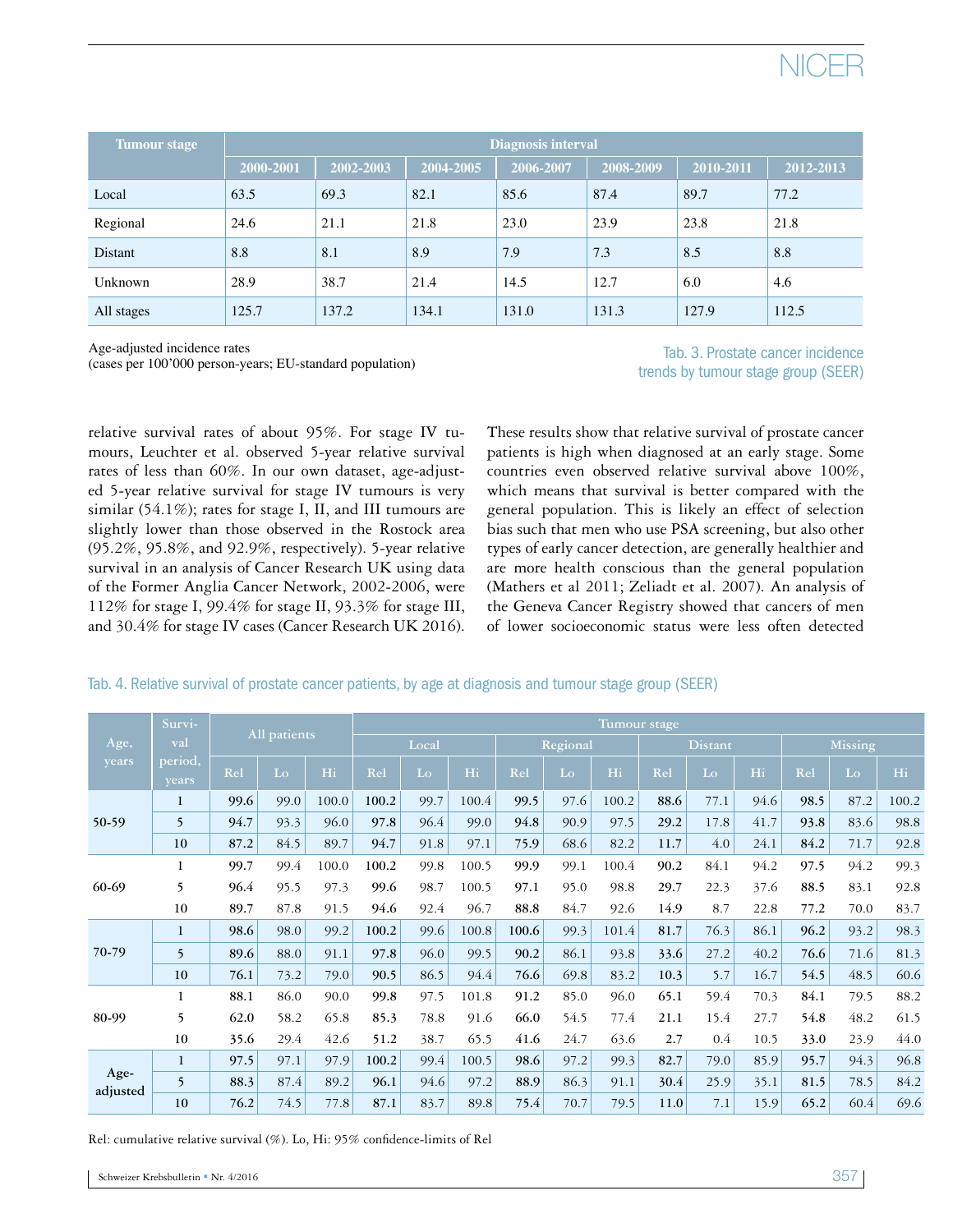### NICER







by screening compared to men of higher socioeconomic status (Rapiti et al. 2009). In addition to the fact that health conscious men participate in screening measures more frequently, they might also be willing to change their lifestyle after a prostate cancer diagnosis, which in turn affects survival (Pleisch et al. 2016). On the other hand, relative survival is low when patients are diagnosed with advanced disease, in particular among patients with Fig. 1. Age-adjusted relative survival of prostate cancer patients by SEER tumour stage group

distant metastases. Swiss survival rates of patients with distant metastases or stage IV tumours are largely comparable with results from other registries. The only exception appears to be England, where lower 5-year relative survival for men with stage IV tumour is considerably lower compared with Switzerland or Germany. Although results are adjusted for age, it might be that the spectrum of co-morbidities differs between patients of different countries, but more importantly, treatment might differ between countries, leading to differences in survival (Holmberg et al. 2012).

An effect of age on relative survival was hardly visible until the age of 80. Only in men  $80+$  years old, relative

> survival decreased over follow-up period even for men with localised disease. One might speculate that these men, even if they «only» have localised tumours might have other or more comorbidities and do not tolerate side effects of treatment as well as younger patients. Older men might more likely to be treated with androgen-deprivation therapy (ADT) even if without metastatic disease, and a recent publication from the UK has shown that men who experienced two or more cardiovascular events before ADT therapy had a particularly high risk of a new CVD event due to that therapy (O'Farrell et al. 2015).

> An interesting observation with respect to age is the rather strong decrease in relative survival in men younger than 60 years of age with regional disease, which was

not seen in men 60-69 years old. One explanation might be that rather young men decide not have radical prostatectomy because of potential side effects such incontinence and impotence. However, an analysis of the Zurich Cancer Registry has shown that younger men are more likely to have radical prostatectomy compared with older age groups (Matthes et al. 2017). Secondly, men with prostate cancer diagnosed at younger age might have more aggressive disease than cases diagnosed at an older age. A German analysis showed that relative survival for men with localised/regional disease was worse if the tumour was poorly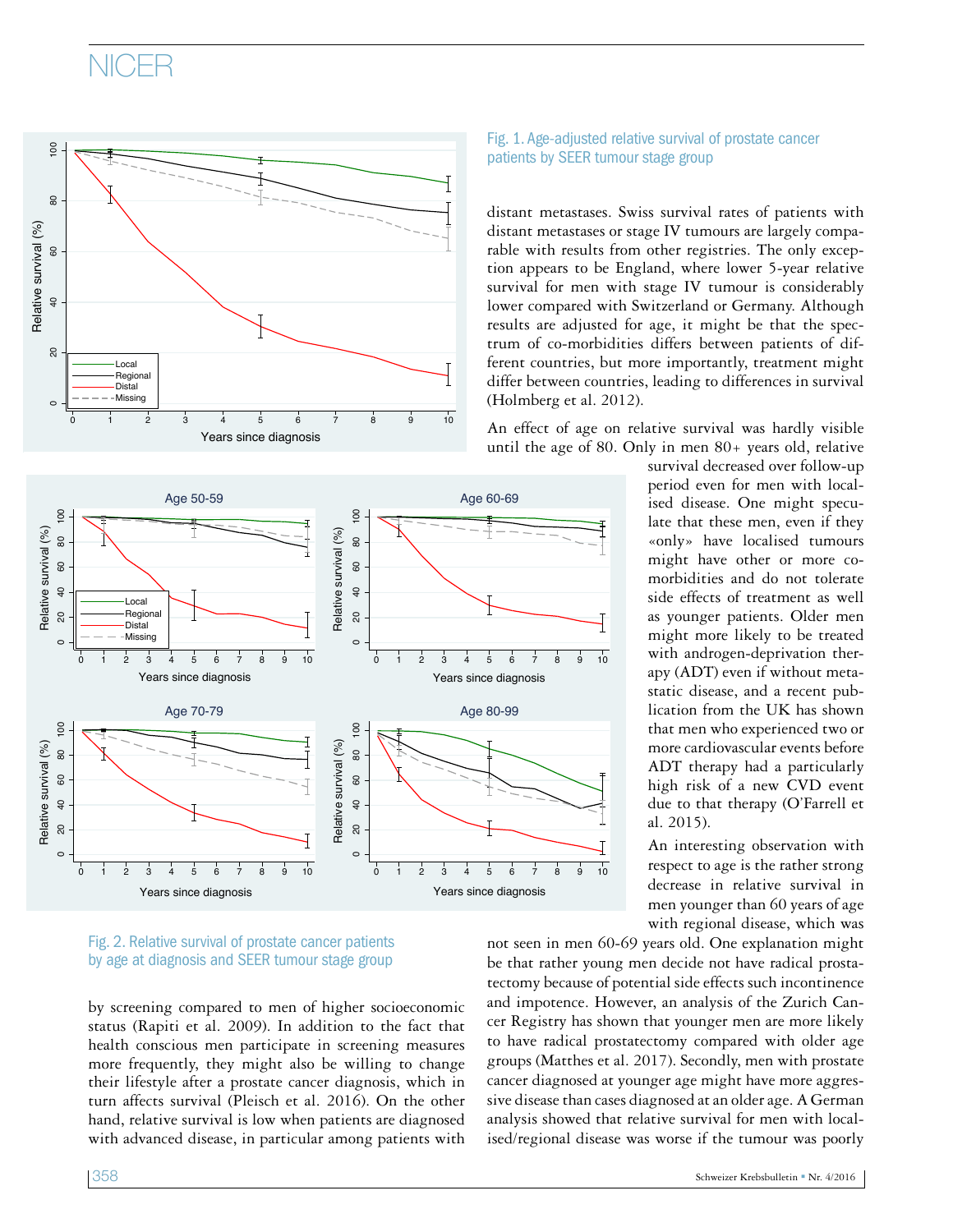

#### Fig. 3. Age-adjusted relative survival of prostate cancer patients by UICC tumour stage group

differentiated or undifferentiated (Brenner & Arndt 2005; Kinnear et al. 2016). Patients with unstaged tumours have relative survival rates that appear to represent the mean of all staging groups.

Two issues need to be taken into account when interpreting these results. Firstly, both SEER and TNM classification used to evaluate the prognosis of prostate cancer may not be optimal for assessing or classifying the prognosis for early stage prostate cancer (Rajab et al 2011). Secondly, survival is poor among elderly due to less screening activity, but also due to under-treatment or sub optimal treatment such that they are less often treated with radical prostatectomy or ra-

diotherapy despite life expectancy of more than 10 years (Lunardi et al. 2016; Bratt et al. 2105).

In summary, our data show that men whose tumour is diagnosed at an early stage do not have worse survival than the general population with the exception of men who were 80 years or older at diagnosis. However, survival of men diagnosed with distant metastases quickly decreased independent of age. This highlights the needs for early diagnosis. The drawback, however, is the problem of lead time bias and overtreatment. Hence, future studies should take into account, for example, the mode of cancer detection but also treatment for a clearer picture of prostate cancer survival. In addition, despite good long-term survival, prostate cancer patients face many other



Relative survival (%)

 $\overline{40}$ 

Relative survival (%) 60

 $\overline{0}$ 

80

X

problems such as incontinence and impotence due to surgical procedures, osteoporosis and cardiovascular diseases due to hormone treatment and others, which also need to be addressed in the future (Khan et al. 2011).

\*For additional information on cancer in Switzerland, please see the NICER website at *http://nicer.org/*

§Members of the NICER Working Group: M. Adam, I. Curjuric (CR-AG); A. Bordoni (CR-TI); M. Bochud (CR-NE/JU, VD); B. Camey (CR-FR); J. Diebold (CR-LU/UR/OW/NW); H. Frick (CR-SG/AR/ AI, CR-GR/GL); I. Konzelmann (CR-VS); A. Perren (CR-BE); A. Schmidt (CR-TG).

Fig. 4. Relative survival of prostate cancer patients by age at diagnosis and UICC tumour stage group

References will be available in the online version

### Correspondence:

Matthias Lorez, NICER National Institute for Epidemiology and Registration matthias.lorez@nicer.org